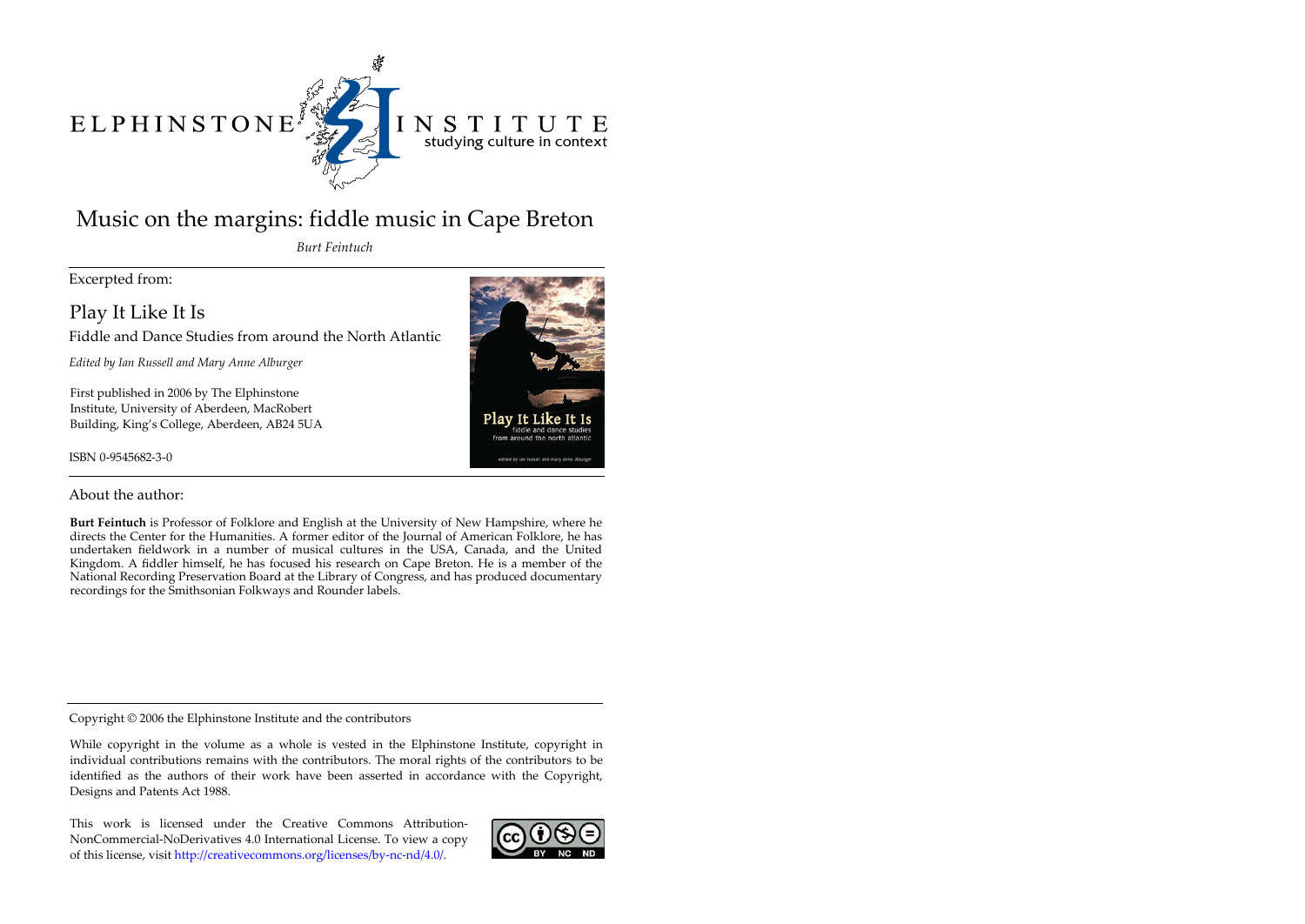## Music on the margins: fiddle music in Cape Breton $<sup>1</sup>$ </sup>

### BURT FEINTUCH

Cape Breton is an extraordinarily creative place. It's a place that is, in several ways,<br>Con the margins. But it's also a place where cultural creativity is remarkably vital and where music is driving a developing sense of renewal. Cape Breton is an island, part of the Canadian province of Nova Scotia, north of mainland Nova Scotia and east of most of North America. Since 1955 a causeway has connected the island to the mainland. About 147,000 people live on the island, the majority of them in the vicinity of the de-industrialized urban region around Sydney, the largest city. Rural Inverness County, the hotbed of the music, and the place I know best, has a population of about 21,000. For the island as a whole, and for Inverness County in particular, the population is declining. The island's economy simply can't support its population, and, for much of its history, people have had to leave. Two of the island's economic mainstays, the steel industry and coal, are nearly gone, and a third, the fishery, is, like most fisheries in the world, experiencing significant change. On the edge of North America, isolated by distance from markets, as are many other parts of the Canadian Maritime Provinces, Cape Breton is a geographically and economically marginalized place. It's also, by the way, a terrifically beautiful place. But, as a couple of people have said to me when we've spoken about the economic predicament of the island, 'You can't eat scenery'.

Perhaps 25,000 displaced Scots from the Highlands and islands settled in Cape Breton in the first half of the nineteenth century, displaced by the decline of the kelp industry and the Clearances. These were poor, Gaelic-speaking, Catholic Scots who crossed the Atlantic to Cape Breton, where they joined native people and descendants of earlier French fishermen. Industrial development abetted cultural diversity in Cape Breton, but the island, especially Inverness County on the western side, is very strongly inflected by that Sco�ish emigration. Many people would agree that Inverness County is both the centre of the Sco�ish culture and the heart of the music. Once I telephoned a shop from which I'd been mail-ordering CDs. When I gave my name to the woman taking my order, I said, 'Feintuch', and asked out of habit if I should spell it for her. She said no; then she spelled it for me. When I told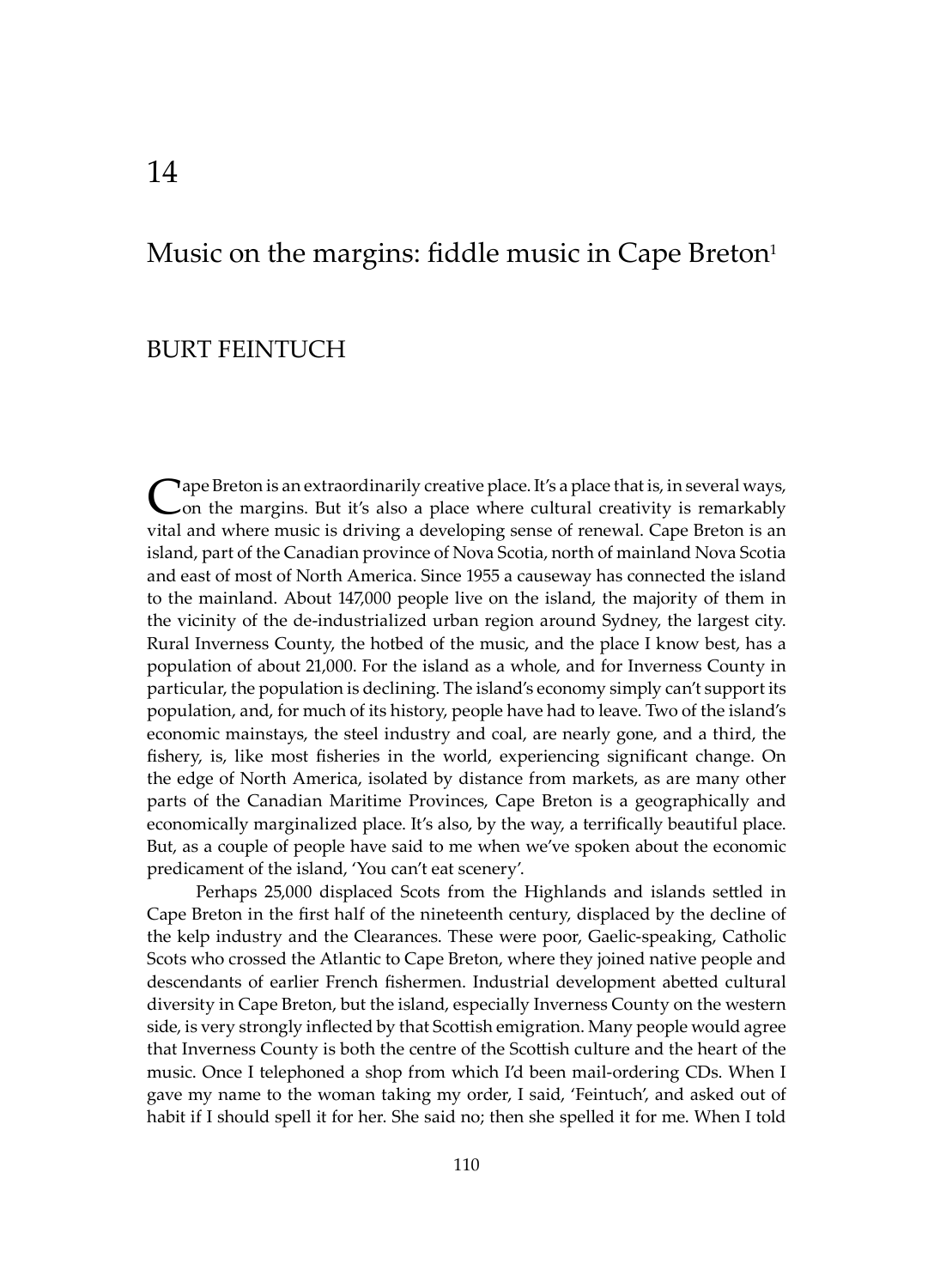her how surprised I was that she remembered it, she said, 'You have to understand – everyone around here is named MacDonald'.

This really is an extraordinarily creative place. A few months ago, Alistair MacLeod, a fiction writer who grew up on the island and spends his summers there, won the International Dublin Literary Prize, the world's most valuable award for fiction. Potters, poets, and painters abound, and although fiddle music is these days the best known music from Cape Breton, there are any number of other thriving music scenes across the island. When I asked Frank MacDonald, who publishes the Inverness *Oran*, the weekly paper on the west side of the island, why this seems to be such a remarkably creative place, he connected artistic creativity to something more fundamental.

FM: There's a kind of a scripted conversation that goes on around Cape Breton tables often, and it's 'People going away. It's a shame, the educated ones, if they go to university they go looking for a job in Halifax or Toronto or wherever, and so we're losing all our best and our brightest.' I remember one time while this conversation was taking place a friend who had come here, had moved to Cape Breton from northern Ontario, called that into question. She said, 'I don't believe that's true. I think it takes a lot more creativity and ingenuity to stay here than it does to leave.'

 I think there's a nugget of truth in that because you've got to have skill for every season [laughs]. You've got to be creative, whether it's artistic creativity or just being able to hustle. We've got people who've gone to trade school four times. They can be a carpenter in the summer, and they can be this or that, a short-order cook, in the winter, or whatever.

BF: And that kind of pattern is pretty typical?

FM: I believe so, yes. The number of people who can turn their hands to any number of skills is quite phenomenal.2

Here's a leading fiddler, in what amounts to a follow-up to Frank MacDonald's comment.

It's an incredible struggle. I'm a carpenter by trade. I do cabinets. I've done mechanic work. And you have to turn your hand to some of that stuff; you wear many different hats in the run of a year in order to pay the bills and that sort of thing. It seems like there's always periods of time through the year that you have to take your lesson book out and chew on water.<sup>3</sup>

These days, when you talk about Cape Breton creativity, you inevitably talk about fiddle music. In fact, if fiddle music were a disease, an epidemiologist would probably describe parts of Cape Breton as clusters. Especially in Inverness County, fiddle music seems to have a presence and intensity unrivalled elsewhere in North America. Taking the biomedical analogy a step farther, it's worth noting that when Cape Bretoners talk about this music, they o�en claim that it's 'in the genes' or 'in the blood'. Some public health researchers point out that an unusual concentration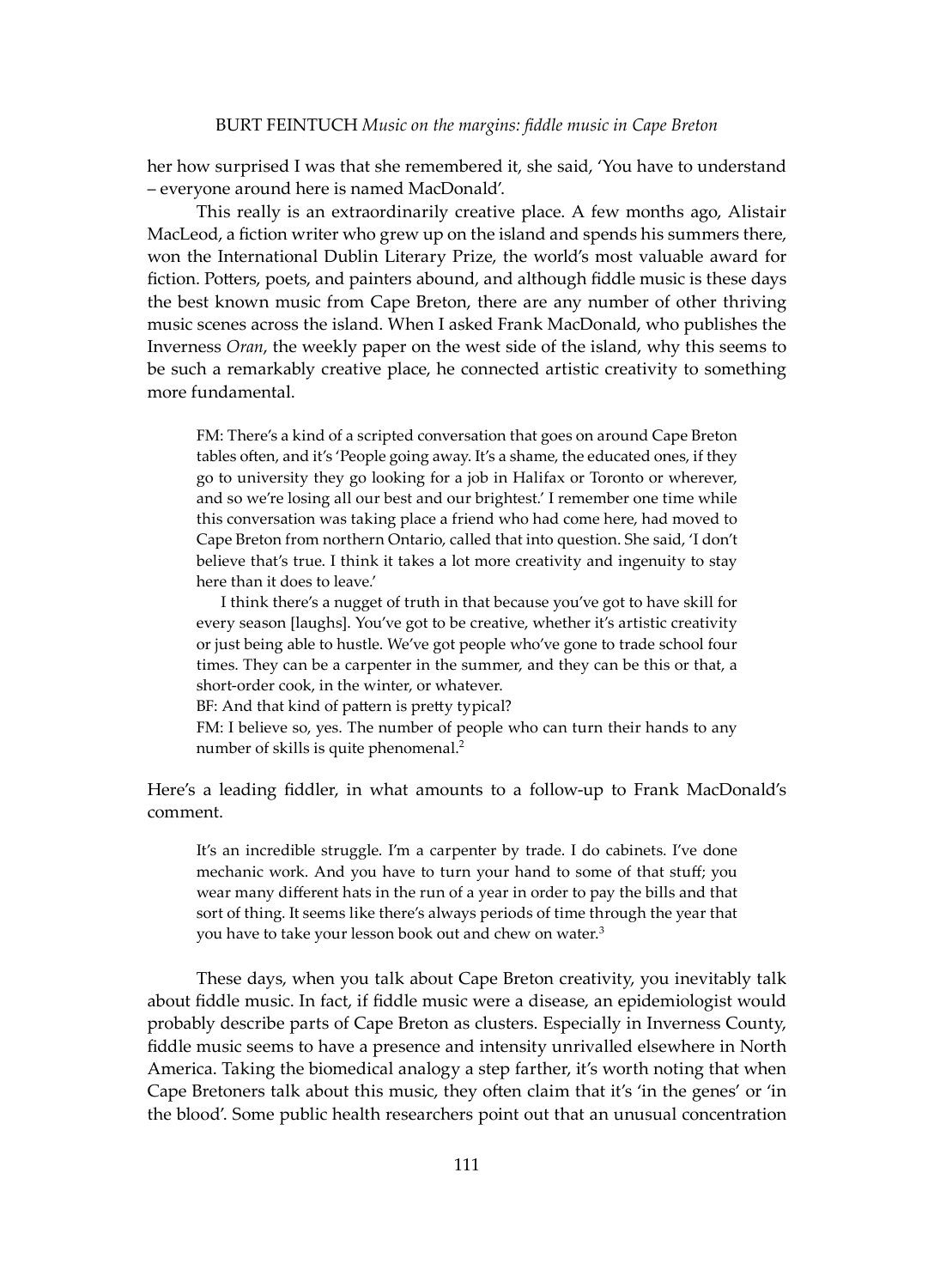of various phenomena can happen by chance, and so they question the value of what they call 'cluster investigations'. But in the context of Cape Breton, it seems as if more than chance is at work, and it's provocative to think about the local conditions that contribute to this flourishing local world of old music. Given that Cape Breton fiddle music is thriving when many other Western regional musics of the same vintage have largely vanished or radically transformed themselves, what might account for the vitality of this music in a place that is, in many regards, on the margins?

Sometime, probably in the 1970s, tourism and highway officials named an Inverness County highway, Route 19, the Ceilidh Trail. If you travel along the Ceilidh Trail, especially during the summer, you can't help but notice the extraordinary presence of old music. You hear Cape Breton Sco�ish violin music, as it's o�en described, in dances in local halls. You pass the community centre in Judique where a sign welcomes you to 'The Home of Celtic Music' and invites you to visit the new Celtic Music Interpretive Center. Gift shops, hardware stores, groceries, and other local shops sell tapes and CDs, nearly all self produced, of local musicians. Go into the bank in Inverness (population 1400), one of the two largest towns in the county, and you might hear fiddle music in the background instead of Muzak. Pick up the Inverness *Oran*, (the Gaelic name of which translates as 'song of Inverness'), and in the summer there's more coverage of local music than sports. Nearly every summer weekend presents a local music festival. The sign welcoming you to Inverness town features a fiddle, as does the sign welcoming you to Mabou, twenty minutes south. The music seems to be everywhere. A few years ago I went to an evening event where about a hundred people had bought tickets to hear an ethnomusicologist interview two local fiddlers. That's when I knew I'd found paradise.

Of course, it's not paradise, but it's an exceptionally musical place, a place where people value old music, find it useful, and benefit from it. And so, I pose for myself a question I know I can't really answer, about the social and economic conditions that allow the music to flourish at a time when so many other local musics of similar vintage have lost vitality or have slipped beyond the margins.

I start by thinking about the social – locality and identity in particular. I realize that these seem to be the reflexive starting points for many of us and are admittedly, therefore, perhaps, suspect. As I mentioned earlier, people sometimes call this music Cape Breton Scottish violin music, and the 'Scottish' part of that formulation is important. Especially in Inverness County, where there are also significant Francophone and Mi'kmaq - that is, Native - populations, the descendants of Scottish settlers form the majority culture. There are so many MacDonalds, MacMasters, Beatons, MacDonnells, and so forth on the island that people often have elaborate nicknames to distinguish them from others whose names are virtually identical.<sup>4</sup> Until this generation, Gaelic was the primary language in parts of Inverness County. The story that Cape Bretoners tell about their music begins with Scottish emigrants carrying it to the new world where, thanks to geographic isolation, it changed less than it did in Scotland. As a result, Cape Bretoners talk about their music representing a purer and older Sco�ish style and repertoire than the music played these days in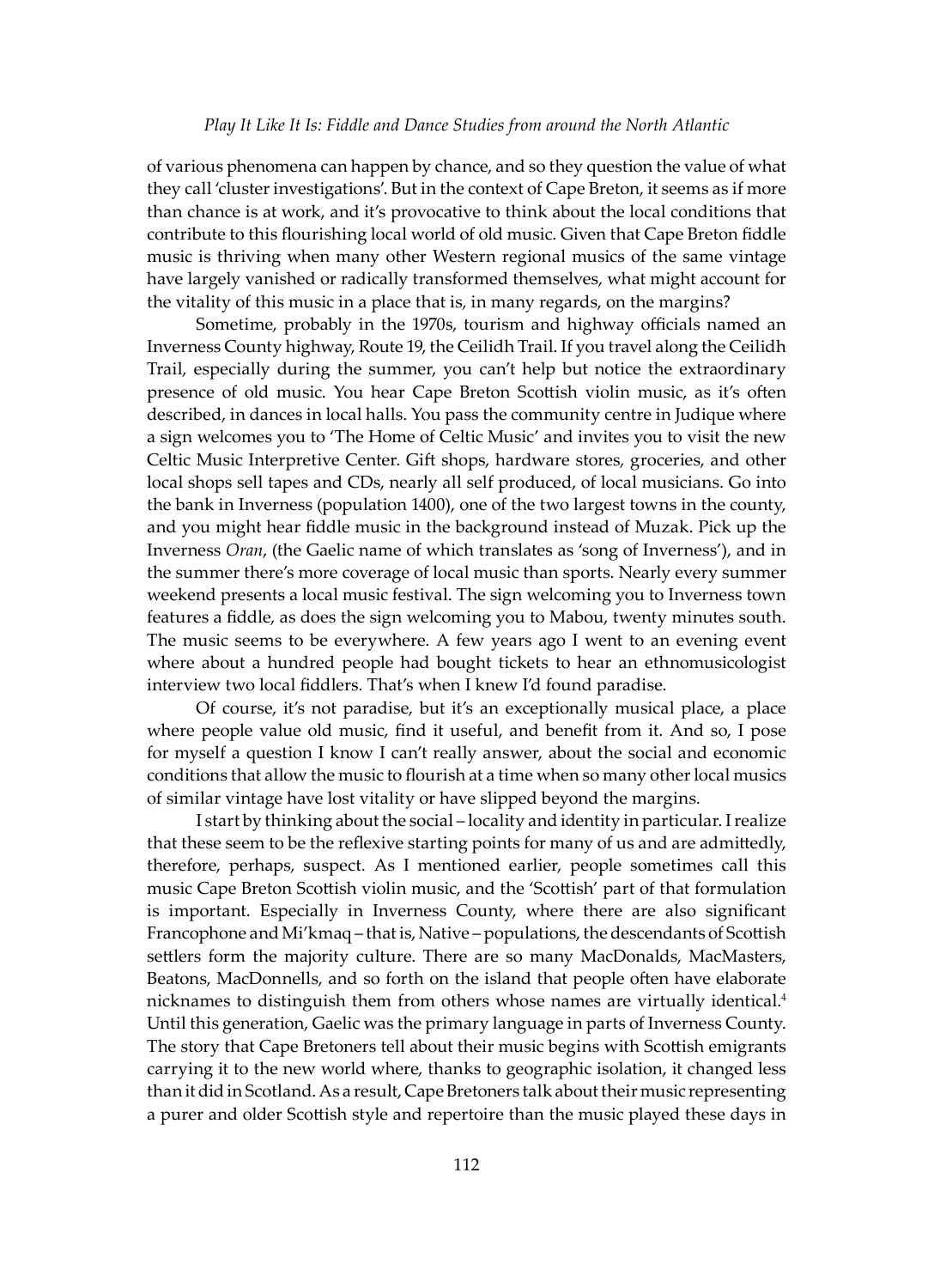Scotland. In fact, it's a compliment to say that a musician has a lot of Gaelic in his or her style. I don't believe that this characterization of Cape Breton fiddling as archaic Scottish music is as accurate or straightforward as it seems to many commentators, but it's clear that the music is a primary emblem of identity here, the closest thing to Gaelic now that the language itself is debilitated.

Identity read as history merges with a strong sense of identity in the present, in the form of social ties and ties to place. There are times when it seems that nearly everyone is related to nearly everyone else, or at least everyone knows everyone else. For example, one of the most popular fiddlers in Inverness County, Kinnon Beaton, was the son and grandson of well-known fiddlers. He grew up in Mabou, across the street from the hall where his father played for dancing, and so he heard the music and his neighbours dancing late into the night. Kinnon's friend, the late John Morris Rankin, another well-known fiddler and member of the popular Rankin Family band, grew up across the street, hearing that same music every weekend. For a time, Dan R. MacDonald, fiddler and prolific tune composer, lived at the third point of a triangle, no more than 100 yards from the Beatons and Rankins. One of Kinnon's daughters plays the fiddle, and he has taught various nephews and nieces, as well. Growing up in Mabou, you heard the music, knew the musicians, and probably understood the music as part of neighbourly life.

Your church might have played a supporting role, too. Inverness County is predominantly Catholic, and aside from the fact that some priests play the fiddle, the church is, at least these days, a primary sponsor of dances, which o�en happen in parish halls and raise significant funds for the parish. In the early 1970s, after the Canadian Broadcasting Corporation aired a documentary called 'The Vanishing Cape Breton Fiddler', which pointed out that the music seemed to be ebbing, a priest, Fr John Angus Rankin, played a central role in demonstrating that the music had plenty of vitality, helping spark the current revival. So, locality and identity – ethnic and perhaps religious – both embrace and support the music. And many people had the benefit of growing up in households where they heard this music, either live or on recordings, virtually all the time. There may or may not be a scientific basis for the 'music in the genes' theory, but it must be that hearing the music regularly, especially when you're young and music-learning comes easily, can help make musicking seem a natural part of life.

In those small communities, the music never lost its association with the dance. In fact, even with the music seemingly at a high point these days, Liz Doherty has said that in the 1950s the island had more dance venues than today.<sup>5</sup> At the very least, that implies that dancing was once even more local. In an interview, fiddler Buddy MacMaster told me about an era when the dances were typically in schoolhouses, very local. He refers at the end to playing, in 1938, his first paid gig.

At that time each little area had their own school. They were one-room schools, and they usually had from grades one to ten in the room. Each community had to raise money to support the school. And they used to put on dances,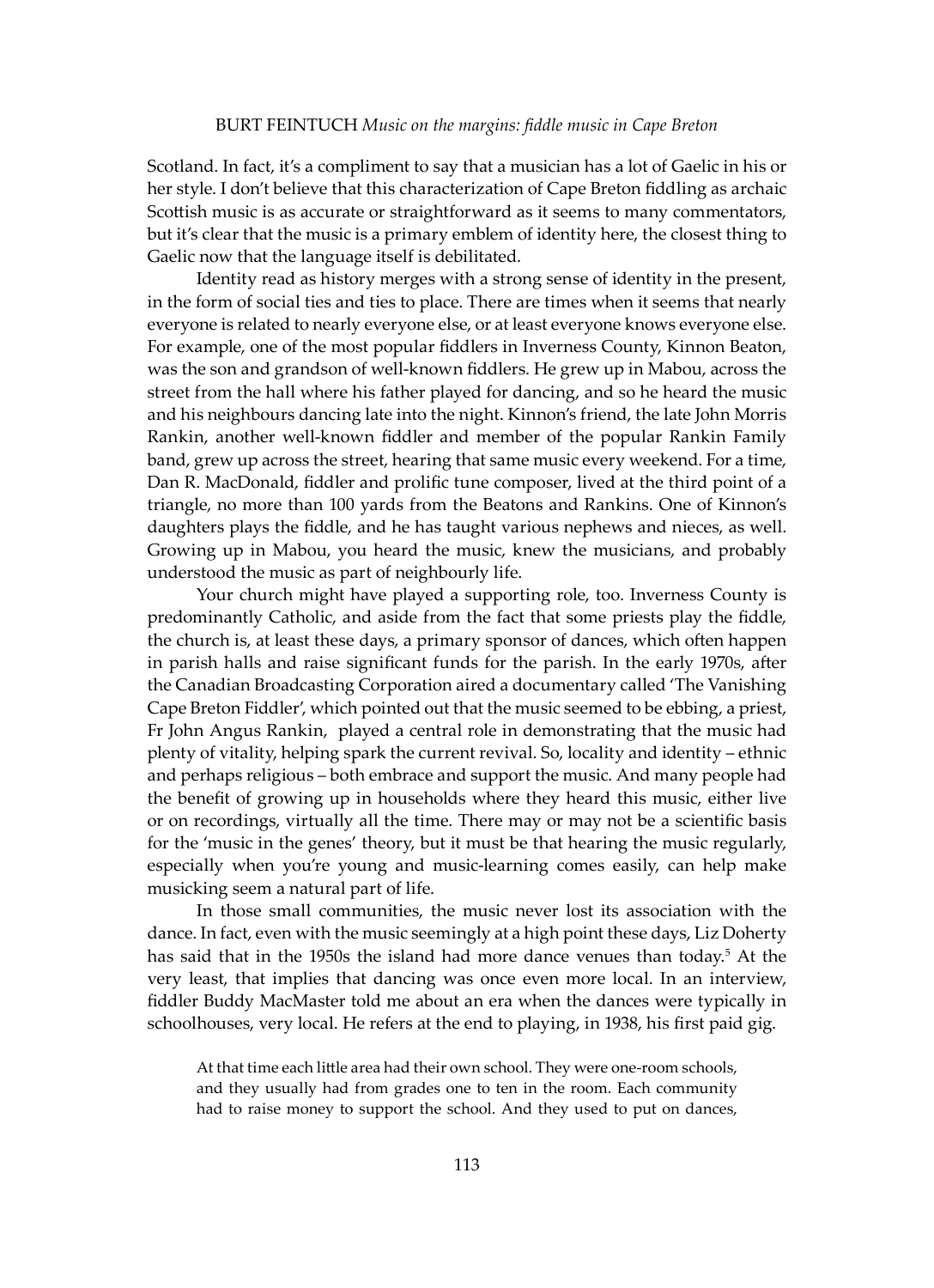entertainment, to keep the school in repair, and I think, also, to pay the teacher. Of course, I suppose, the people that lived in the community contributed in some other monetary way to pay the teacher. The salaries were pretty small at that time, maybe \$400 a year. But there was a dance occasionally in each community: Judique South and Judique North – there's a lot of Judiques, you know – and Craigmore, and Troy was another, which was kind of far away at that time, for me. But that was my first dance that I got paid for. I guess they heard about me up in Troy [laughs], fifteen miles away.<sup>6</sup>

Regular dances, a strong parish presence, and knowing your neighbours, seem to add up to an unusually high amount of what sociologist Robert Putnam calls 'social capital'. For Putnam, social capital is the glue that holds people together in community. He tends to find it in civic culture, in local organizations ranging from churches to bowling leagues.7 In Inverness County, music brings people together, stands for identity, supports the parish or perhaps the local youth baseball league, and in general encourages and maintains community. Even if there *were* bowling alleys in the towns of Inverness County, it seems highly unlikely that you'd find people bowling alone.

I shouldn't romanticize this place, though, despite its spectacular scenery and seemingly intact small communities. Identity and locality may appear to work well in Cape Breton, but, as I mentioned earlier, the economics are a failure. Cape Breton communities have nearly always leaked residents, with the problem increasing a�er the First World War. Economically marginal, the island has never been able to support its population, and out-migration is a feature of Cape Breton life. Between 1976 and 1996, the area around the town of Inverness lost  $8.3%$  of its population.<sup>8</sup> The 1999 unemployment rate in Canada was 7.6%.9 For Cape Breton, official unemployment rates are greater than 20% across the island, but it's likely that the 'real' rate is about 40%.10 In that context, one young fiddler, a university graduate, told me that if it weren't for his music, he would have had a stark choice: try to make a living cutting pulpwood or leave the island. If everyone who'd left would return, he told me, the island would sink. Back to Frank MacDonald, publisher of the Inverness newspaper, the *Oran*, talking about sense of community in Inverness County and about the economic necessity of going away:

FM: I think the other thing that really creates a strong Cape Breton identity is that growing up, you're aware – almost from the time that you're capable of being aware – that you're going away sometime. So the home is something that you grow up expecting to leave. And studies that I've heard done by ECBC [Enterprise Cape Breton Corporation] indicate that for every person that's on the island there's two Cape Bretoners living somewhere else. But every single one of them – they'll spend thirty or forty years in Toronto or Boston or California, but they never leave the island for a day in their hearts. Their houses, their music, is here. And they form little enclaves wherever they are [laughs].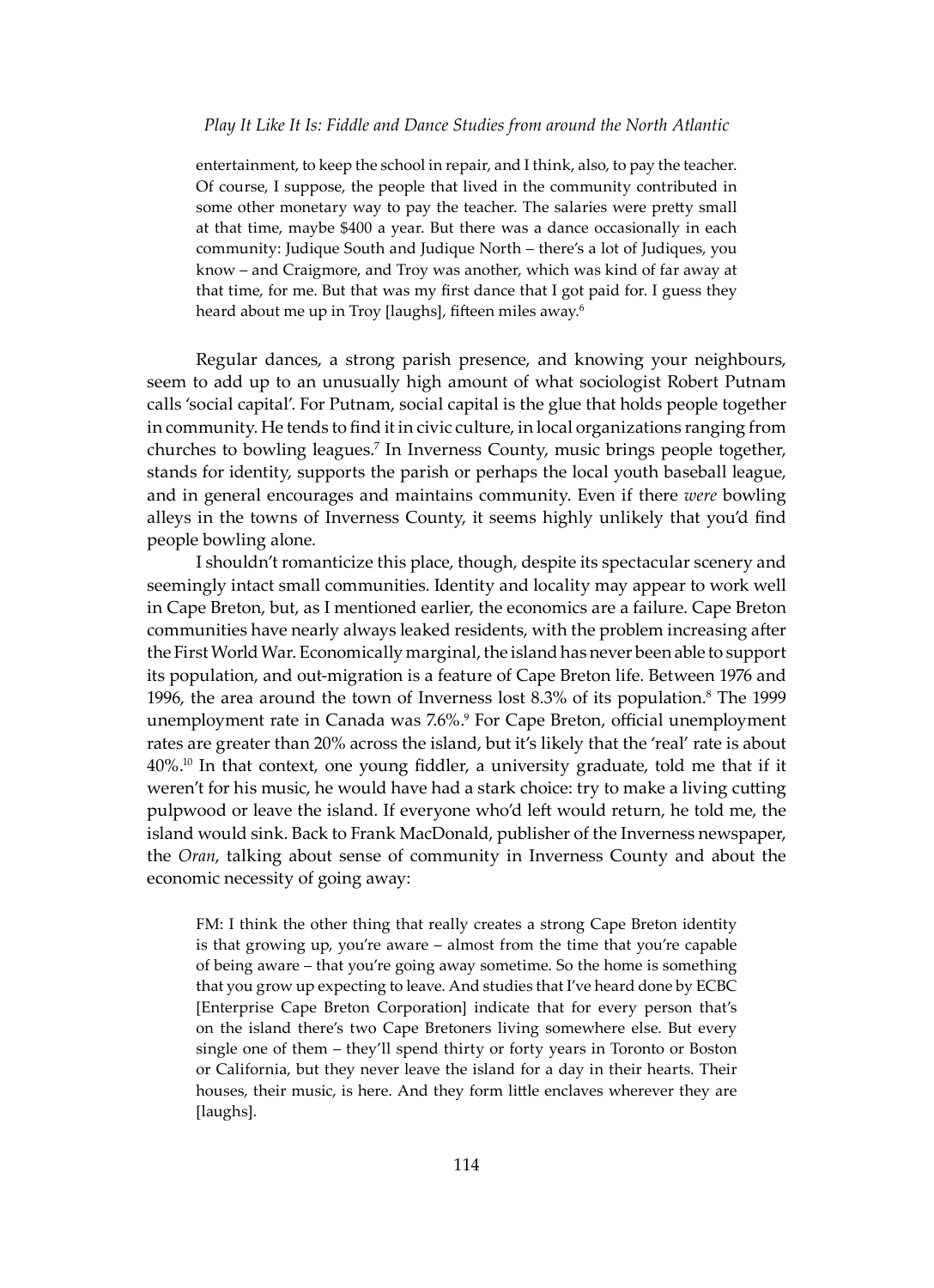#### BURT FEINTUCH *Music on the margins: fiddle music in Cape Breton*

 So, I think this has been a big part of the island's sense of itself – the fact that people get a very strong sense of home. I don't know what percentage, but an extremely high percentage of our tourism business in summer is people who come home, not people who come from away for the first time or whatever. BF: I'm very aware of that from going to dances and just talking to people

I dance with. People tell you, 'I went to school in this building', if you're at Glencoe Mills, for instance. And they're now from Watertown or Toronto or Waltham or whatever.

FM: Yes. And they all plan to retire back here, but they never do, because they've raised a family. Their children or grandchildren are living in Detroit and they can't… So, you don't move back, but in their minds, most of them have never left. Certainly in Atlantic Canada a lot of places - like Newfoundland has that same sense of itself. Cape Breton has that same sense of self. Quebec has that. Prince Edward Island, I think, does to a great extent. Someone asked me this summer what the national food of Cape Breton was. And I was very flattered  $-$  it's not often someone from away recognizes us [as] a nation.<sup>11</sup>

As Frank MacDonald says, many of those who left do return to visit. Family and place pull people home, especially during the summer. At a small concert a few years ago, I heard a woman introduced as having made more than forty summer trips back home. Many of the people you run into at music events are home for a visit, having left the island for better prospects elsewhere. A few years ago, I walked into a dance at Southwest Margaree with Dougie MacDonald, a fine young fiddler. I asked how many of the perhaps two hundred dancers were local, and Dougie said about half. I trust his estimate, because many Cape Bretoners have a very finely tuned sense of locality.

Increasingly, there's a lot at stake when it comes to that other half of the dancers, the visitors, that is. Cape Breton Sco�ish violin music is proving to be an *economic* resource. In a place where the old industries – fishing and mining in Inverness County – are in decline, where the scenery a�racts visitors but only during the short warm season, where the distance from markets is large and the workforce not well trained, music is increasingly looking like more than a *cultural* resource. Referring to the entire island, one scholar writes that the domain called 'Tourism and Culture', which includes music, has now become the primary economic resource of Cape Breton and the largest employment sector.<sup>12</sup>

Various Nova Scotia tourism publications include an advertisement that reads, 'In New Orleans They Mardi Gras, In Cape Breton We Ceilidh'. 'Ceilidh', of course, is a Gaelic word for neighbourly gathering. A generation ago in Cape Breton it seems not to have referred much to music. But these days, along the Ceilidh Trail, 'ceilidh' is shifting its meaning to describe a music session or performance, often one that's open to the public for a fee, mirroring what happened earlier in some Scottish communities. And like the word 'party' in US English, 'ceilidh' can be a verb in Cape Breton.

Ian McKay's 1994 book, *The Quest of the Folk*, tells the story of how Nova Scotia's tourism industry and other not disinterested parties created the notion of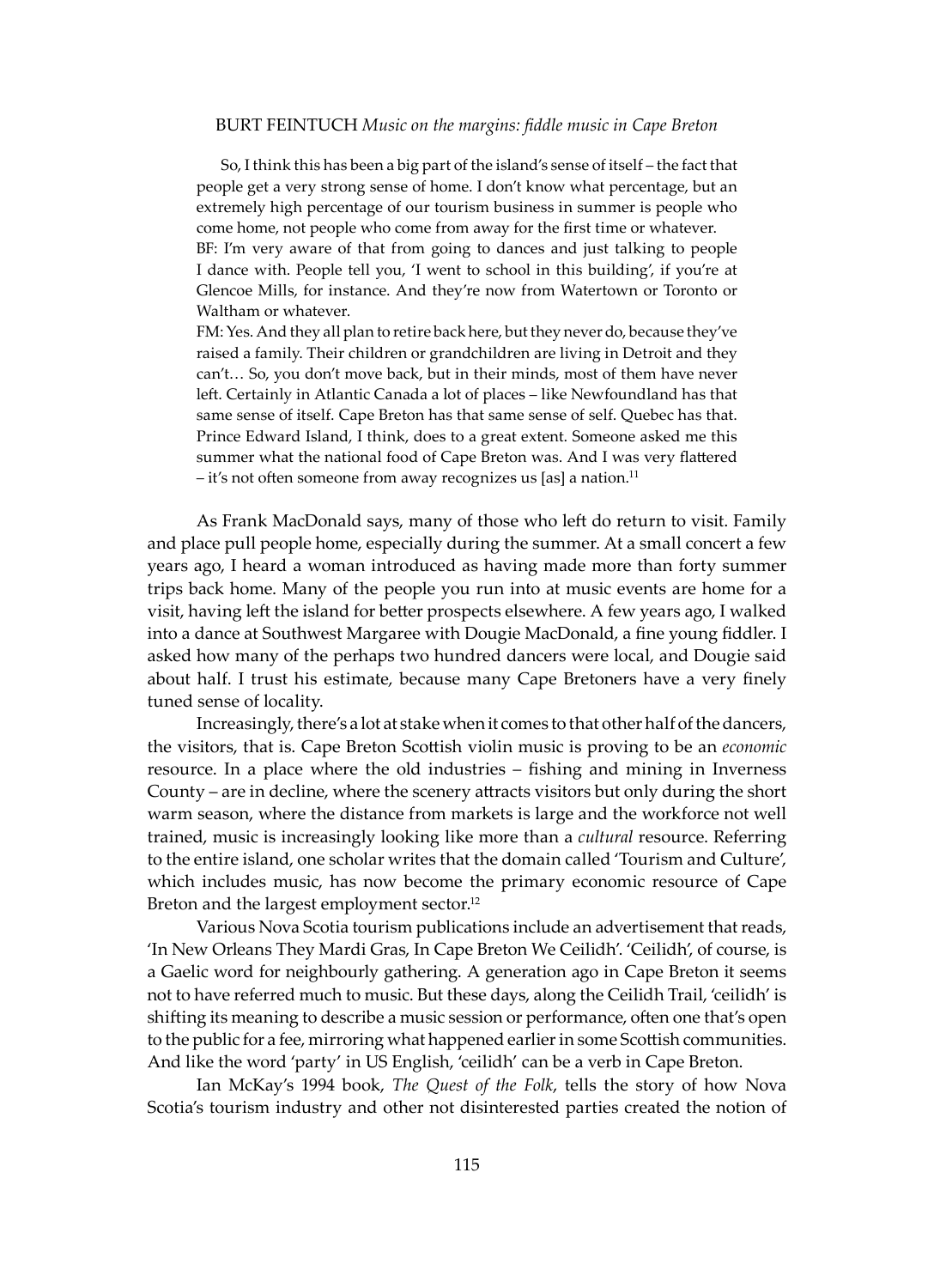Nova Scotia as a pure, simple, unadulterated place.<sup>13</sup> McKay doesn't emphasize Cape Breton, but it seems that in a general way the history he describes is repeating itself there, albeit with a somewhat different spin. Witness the photo, a couple of years ago, of Buddy MacMaster, the senior icon of Cape Breton fiddle music, on the cover of the provincial guidebook to Nova Scotia, with spectacular mountain scenery 'Photoshopped' in. More and more people are coming to ceilidh in Cape Breton. Back to Frank MacDonald:

These musicians have existed here for centuries, and up until a very few years ago if a musician went to a government agency to develop his business, which is playing music, I mean he would have been chased out of there with a broom [laughs]. Then all of a sudden you had the success of the Rankins, the success of Rita MacNeil, the success of Ashley MacIsaac, of Natalie MacMaster. And then you hear government development agencies saying that the musician is every bit as much an entrepreneur as the man selling cars down the street. And we should be investing in them. This phenomenon created itself, and all of a sudden, you've got a political run to catch up and take credit. But what it's seen as – and this is the risk – is a great tourist a�raction. But tourism immediately threatens the authenticity of what's being performed in any given place. And at the same time, there aren't many other options. It's finding that balance of keeping control of the culture while at the same time allowing the island to benefit from it, because, along with fiddle music and some of the things that are identified with the Gaelic culture, rightly or wrongly, like the tartans and the parades and the bands – like Disney could do an awful job on us if they decided to market Cape Breton [laughs]. So, to avoid that happening while at the same time celebrating what's going on in a way that shares it with people so people who come to hear the music can get fed and find a place to sleep, and we can make a living. But I still don't know if the cultural industry alone is anybody's economic solution.14

So, don't imagine that tourism officials huddled somewhere and decided that music would be Cape Breton's economic salvation. Instead, in recent years a couple of models of economic success – off-island, that is – began a�racting visitors to the island to hear music, and, according to Frank MacDonald, the tourism machinery swung into action, trying to catch up. Two young Cape Breton fiddlers have had very significant economic success, first in Canada, then in the USA and Europe. As many people here will know, the virtuoso fiddler and very personable Natalie MacMaster, from Troy, has become something of a sensation in the transnational 'Celtic' revival. Her promotional materials claim that no other Canadian artist performs as much as she does. Ashley MacIsaac, a remarkable young fiddler originally from Creignish, was 'discovered' by Philip Glass and JoAnne Akalaitis, who have summer houses in Inverness County, and who brought MacIsaac to New York, where his off-island career began. MacIsaac's mid-90s release, 'Hi: How Are You Today?' which fused traditional fiddle music with a variety of contemporary musics, went platinum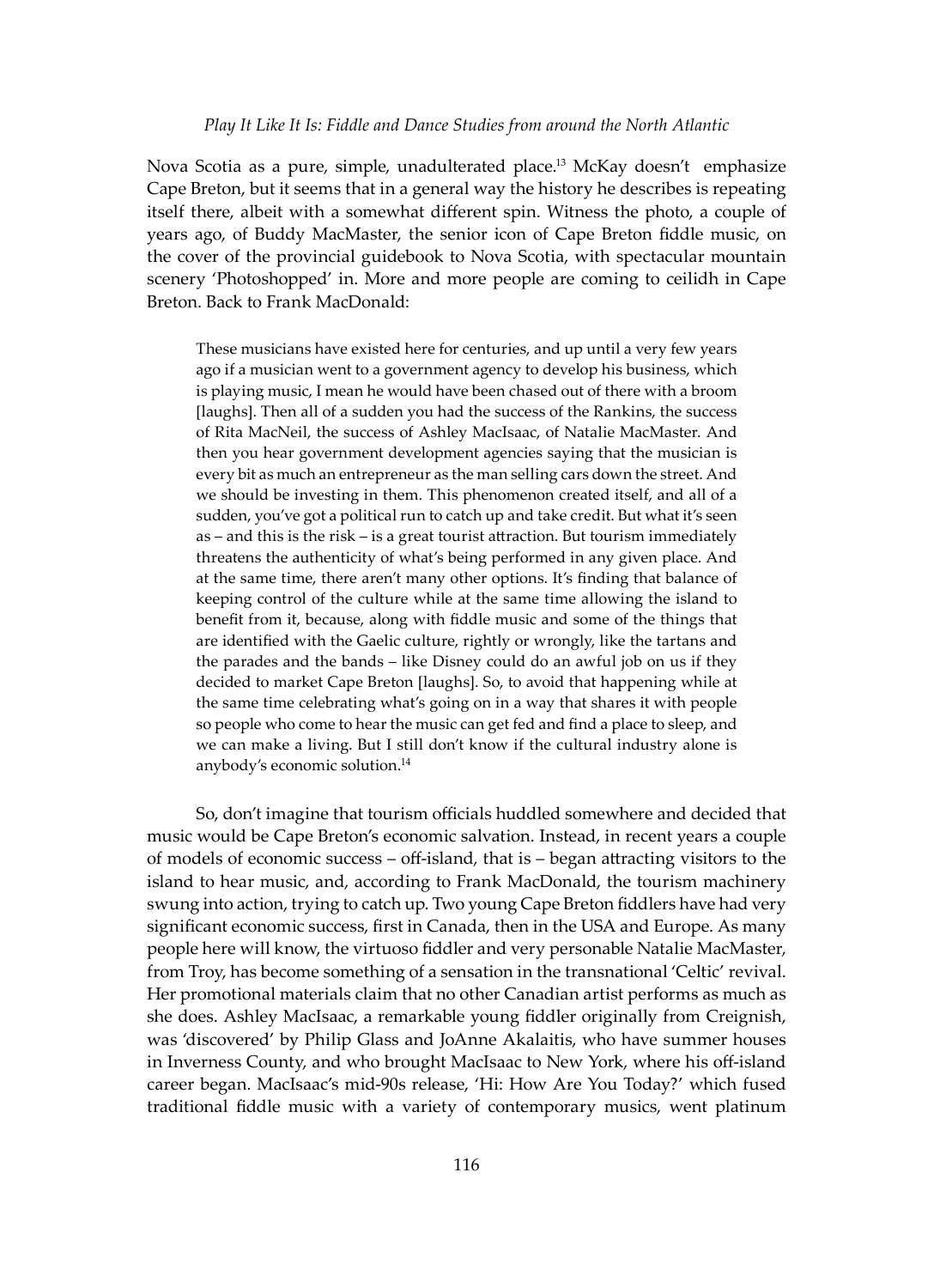in Canada and had significant college radio play in the USA. Although Ashley (everyone refers to fiddlers by their first names in Cape Breton) has been struggling to make a stable career, both Ashley and Natalie are the object of intense interest and fondness at home.

As many people in Cape Breton will tell you, Natalie and Ashley have inspired a generation of young musicians to take up the fiddle. Where parents once sent their children to hockey camps, thinking about the possibility of economic success in sports, now many encourage their children to play the fiddle. Here's a fiddler in her early thirties, talking about the situation:

Well, that opens up a big pet peeve for me [laughs]. I'm really worried about what my father always termed as hockey parents. That we're getting fiddle parents. And everyone wants their child to be a Natalie or an Ashley. I shouldn't say everyone. But a good majority of parents of really gifted children and of children that will never ever be a performer, let's say, but surely they can play for enjoyment. But it's kind of becoming dangerous, now that there are so many successful Cape Breton artists, that I think that the thought that is, it's a way of making a living. But it's *not* a way of making a living unless you are lucky. And you just hit the right things at the right time. Because there's very few that are making a living at it solely, without a second job.<sup>15</sup>

Although a few other fiddlers, not from Inverness County, have found modest commercial success, these comments are echoed by other musicians. Back to the same subject, as seen by another leading fiddler:

There are a lot of different influences in our music here today. I suppose there's got to be room for growth, but I think it's growing at a rate, with such different influences, that it's getting distorted. That scares me because I see a lot of the young people that are hearing what I consider as somewhat distorted music today and thinking that that's the way it should sound. And that's where they're starting out – that's their starting point. There's a lot missing in them having an understanding of what the music actually was and where it started, how it evolved. I think a lot of parents are looking for their children to be the next superstar-type thing. I won't mention any names of the superstars or the…

Anyway, the point that I'm getting at is that they're playing for the wrong reasons. And there are a lot of immature fiddlers out there, ability-wise, that have been viewed as wonderful – 'Aren't they wonderful for their age' and all this sort of thing. But all the young people are hearing that. It doesn't matter what tradition or what type of music. You see it in all of it. With this particular thing I see, as quite a focused thing, and I see it a fair amount, and that is a child hears 'wonderful'. Well, once they start believing that, which some of them do, the learning process stops. The growth process stops. And some, you know, they expect to get the same kind of response when they're nineteen or twenty, and they hadn't grown since they were twelve years old or something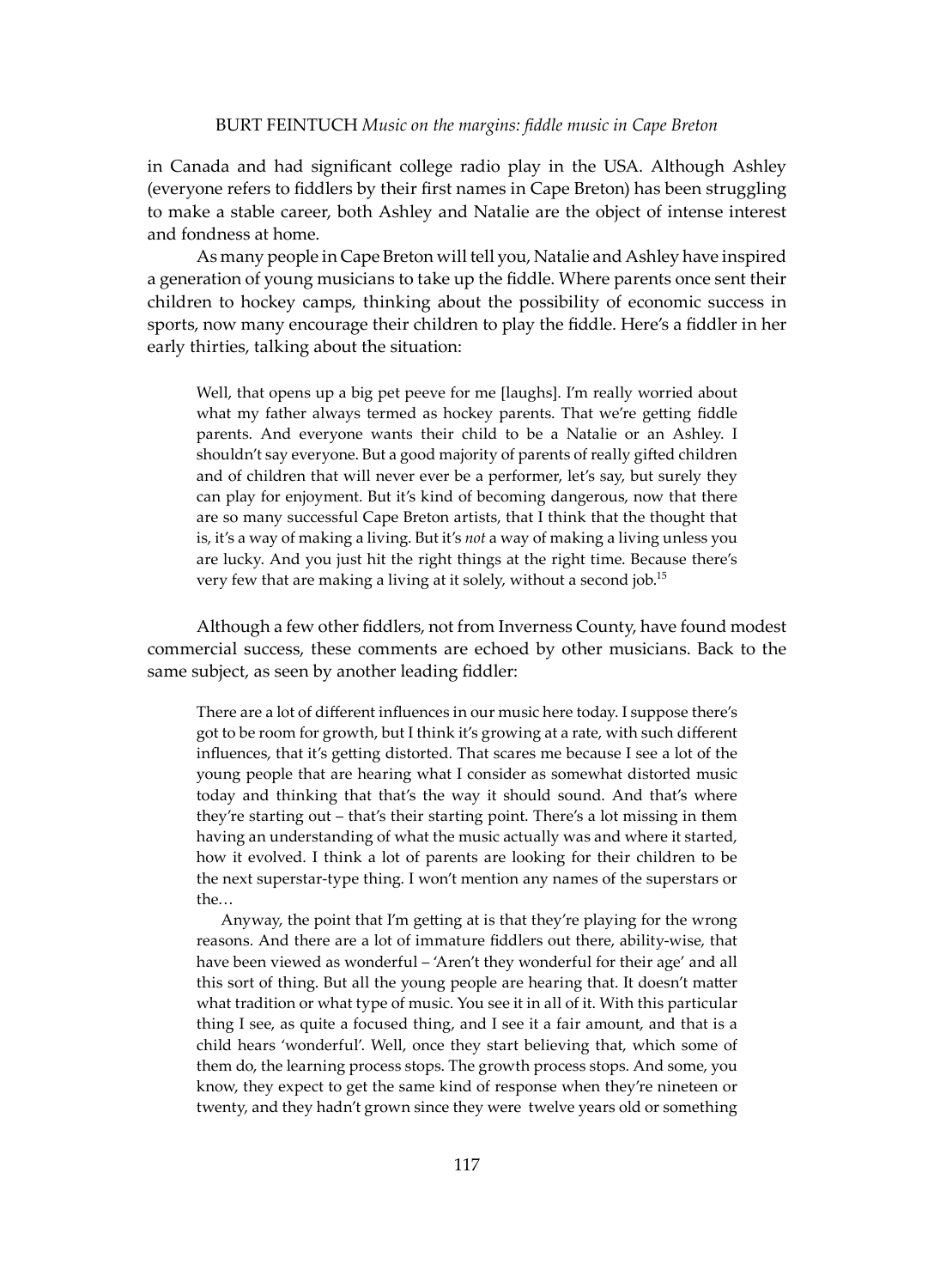like that, as far as their abilities, and all of a sudden it's an awful shock to them that – 'Why ain't I as great as I was then?'. . .

 One fellow made kind of a crude comment, but it was funny. He said, 'My God. I think that fellow's father must keep a cement block on his head', he said, 'to keep him small' [laughs]. So he'd be more adorable out there. That's awful. $16$ 

Less directly, Ashley and Natalie's successes also seem to have added value to the local musicians, who are increasingly invited to play off the island, featured in the media, and becoming known abroad as exemplars of the old Sco�ish fiddle style. With the large transnational commerce in music described as 'Celtic,' recordings of Cape Breton music are finding new markets.

Now, of course, the machinery of the tourist industry – especially the provincial government – is working to capitalize on this. By and large, it seems that Inverness County tourism used to be made up of people coming home to visit and people passing through on their way to the scenic splendours of the Cabot Trail and the Cape Breton Highlands National Park, to the north. The Ceilidh Trail infrastructure still reflects that – there are comparatively few places to stay and eat, and few other services for visitors. About five years ago, though, Inverness County got a summer school for the music, the Ceilidh Trail School of Celtic Music, which has tried both to serve the local population and to bring visitors to the area for at least a week, and which emphasizes participating in local musical events – the dances, ceilidhs, and the like that happen throughout the week. A year or so ago, a Celtic Music Interpretative Center opened in Judique, clearly pointed at attracting visitors. Thanks at least in part to the efforts of an economic development programme at the University College of Cape Breton, the only degree-granting educational institution on the island, Cape Breton music has gone online, and off-island interest, mediated by the online presence, has had a positive economic impact.<sup>17</sup> There's also a great deal of local interest in the fact that Rodney MacDonald, an excellent fiddler in his late twenties, was elected to the provincial legislature a couple of years ago and then appointed provincial Minister of Tourism and Culture. (One busy dance fiddler told me that she's hoping that he'll create an express lane for musicians on Route 19). But it's still a fact, though, that the island economy can't support many of the wellknown fiddlers who live there. Ironically, it may be that Natalie and Ashley's success off-island has led more Cape Breton fiddlers to try to support themselves solely by music, which seems invariably to leave them in marginal economic circumstances.

Not all the tourism initiatives for Inverness County centre on music, although any reading of the promotional materials shows that music is increasingly important. The website for Inverness Town reports, 'our little community with its tragic history has struggled to survive. We are looking at the construction of a breath-taking, worldclass, Links Golf Course on the old mine site between the town and the beautiful beach below... Inverness will become a tourist mecca.<sup>'18</sup> And there's recent news, and much controversy, about the possibility of offshore exploration and drilling for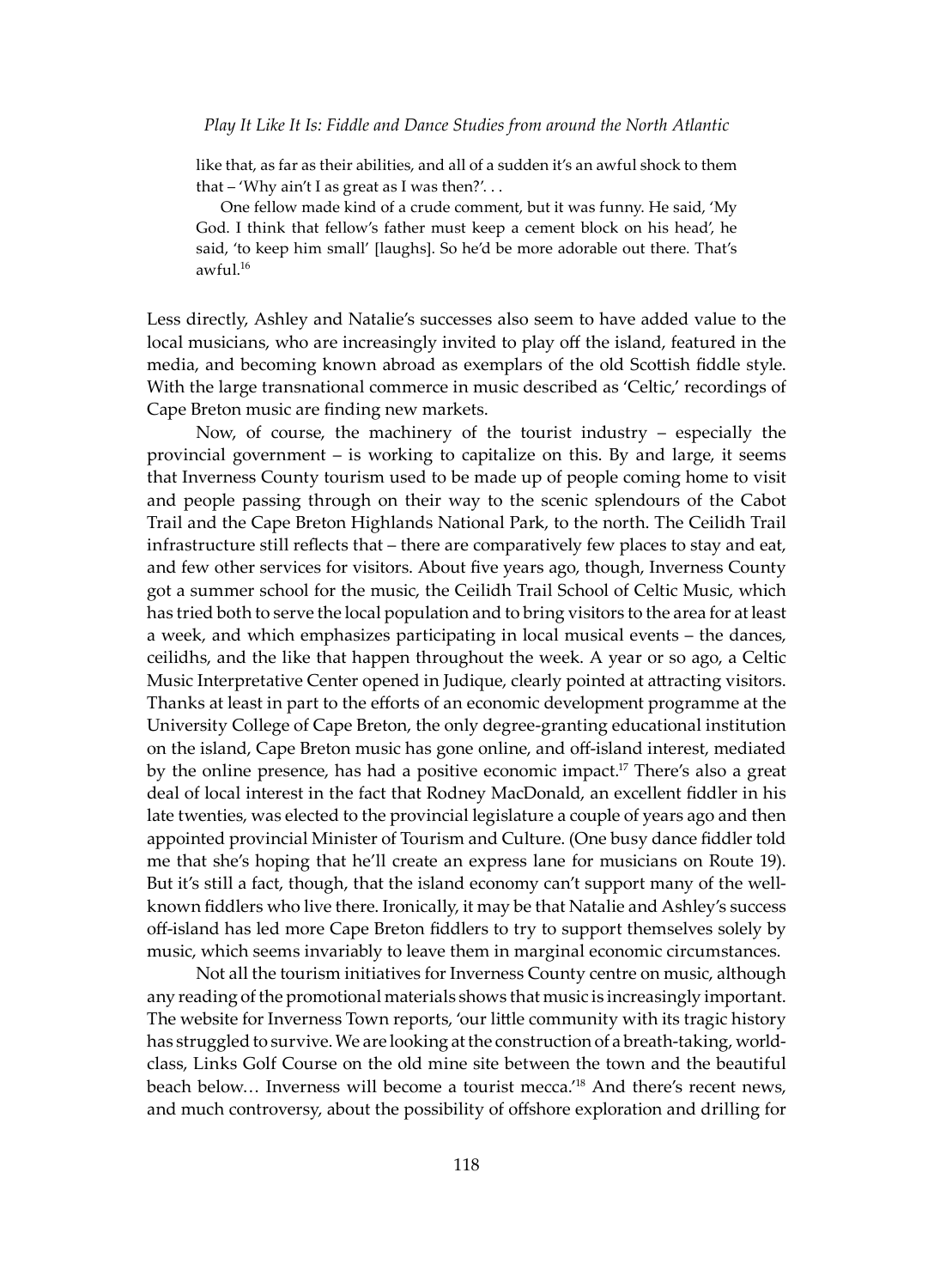oil and natural gas along the Inverness County coastline. For be�er or worse, the local economy might change considerably.

In this social and economic context, it's important to note that the music continues to be connected deeply to place, representing for many a kind of cultural continuity. At the same time, I should note that like most vital forms of art, the music has been able to change. I don't know how to measure change, but I really do believe that the music's ability to embrace creativity while holding on to its local identity is one of the main reasons why it thrives. The music remains in service, in some sense, of community, rather than an ossified example of 'heritage'. For instance, there's a very strong tradition of local composition, and new tunes enter the common repertoire all the time. I wonder, in fact, if a careful look at what's being played today, especially at dances, would show that local compositions and tunes from outside Cape Breton outnumber the 'old Sco�ish' part of the repertoire. (I'll add parenthetically that the nineteenth century Scottish tunebooks, which have been very influential on repertoire, reached Cape Breton around the Second World War, and there's too little known about the repertoire before those books were available.) The famous contemporary piano style of accompaniment is essentially just that  $-$  a *contemporary* style. The dance musicians are happy to use technology – nearly all them drive the dancers hard by using LR Baggs pickups on their fiddles, while their accompanists play Roland keyboards, and many of them produce their own tapes and CDs to sell locally. Most of the musicians, then, control the marketing of their music. Have a look at Buddy MacMaster's website.

The Cape Breton social and economic contexts remind me of other examples and make me think about other musics on the margins. I've written about fiddlers and their music on and off since the mid-1970s, when I wrote a dissertation about the art of a senior fiddler in southeastern Pennsylvania. People perceived him as the last of his generation – he was on the margins of an era, musically speaking. From Pennsylvania, I moved to my first academic job, at Western Kentucky University. There, too, I had the sad privilege of meeting and learning from a generation of older fiddlers, nearly all of whom had died by the time I left Kentucky. With their deaths, an older, dignified, and beautiful set of tunes and styles largely vanished, slipping over the margins. I can't resist saying, too, that when I was interviewed for my current job, the directorship of a research institute in the humanities at the University of New Hampshire, someone on the search commi�ee told me that my research in fiddle music raised a few eyebrows among the scholars on the committee. There is no question but that the fiddle, its music, its practitioners, and those of us who study those subjects, all too often exist on the margins.

What's so striking to me about Cape Breton is the way the music has come to occupy the centre stage, in this marginalized place. Certainly, other musics around the world have found a similar accommodation, thriving in the interstices between locality, tourism, and mass markets, representing an idealized identity to local people and to visitors. Among North American examples, I think of Cajun and zydeco musics as at least superficially parallel. It seems to me that the very resilient